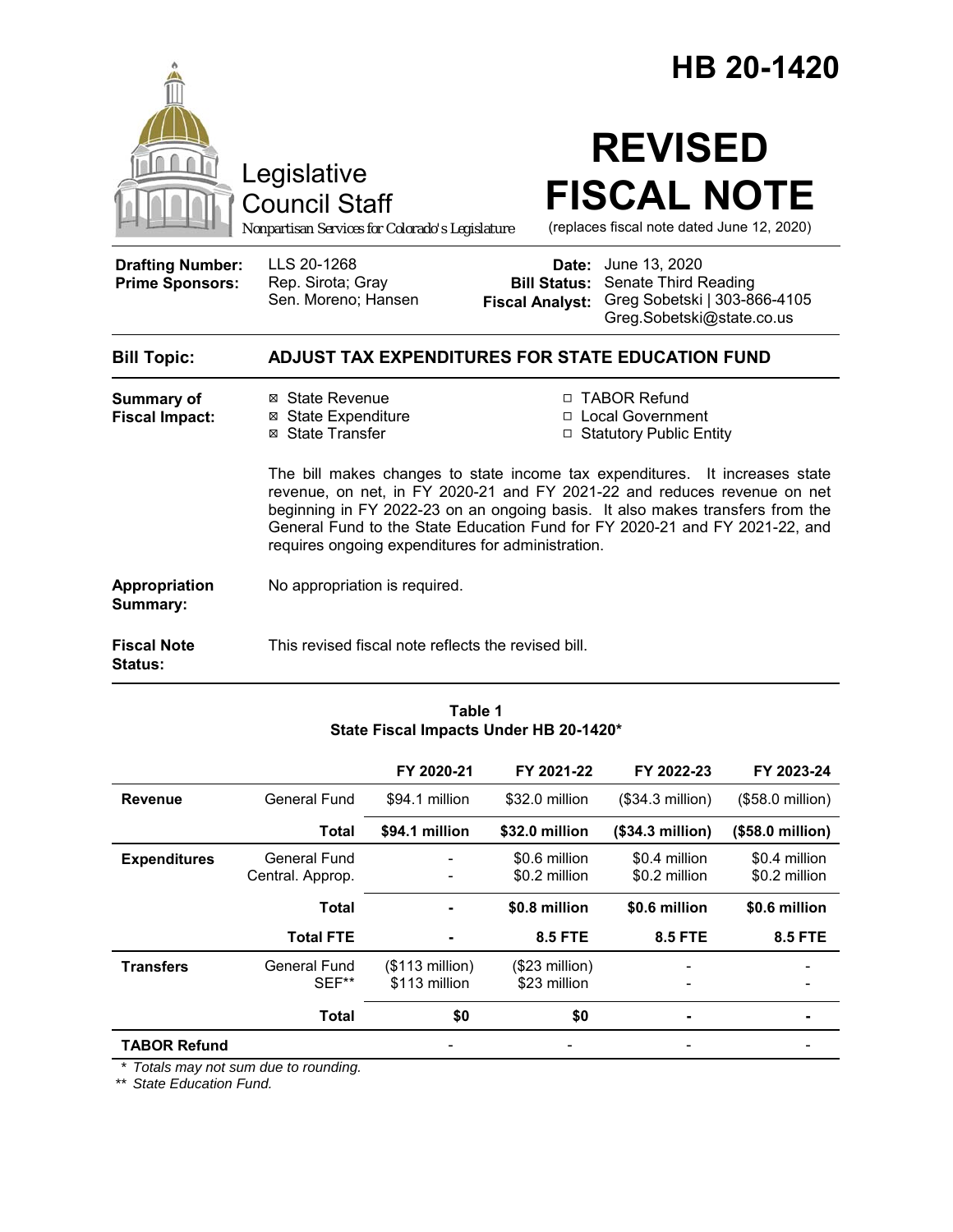# **Summary of Legislation**

The bill makes changes to state income tax expenditures, discussed below, and requires transfers from the General Fund to the State Education Fund (SEF) of \$113 million on March 1, 2021, and \$23 million on March 1, 2022.

**Income taxes** — **CARES provisions.** For tax year 2020, the bill requires additions to the taxable income of pass-through businesses and C corporations. For the purposes of computing state taxable income, these additions effectively reverse certain expanded income tax deductions allowed under the federal Coronavirus Aid, Relief, and Economic Security Act (CARES Act). These are as follows:

- pass-through businesses that claim an expanded federal net operating loss (NOL) deduction are required to add to their taxable income an amount equal to the portion of the deduction that is attributable to Section 2303 of the CARES Act;
- pass-through business owners that claim an excess business loss deduction are required to add to their taxable income an amount equal to the portion of the deduction that exceeded the limitation in the Tax Cuts and Jobs Act of 2017 (TCJA), as allowed by Section 2304 of the CARES Act;
- pass-through business owners and C corporations that claim a business interest income deduction are required to add to their taxable income an amount equal to the portion of the deduction that exceeded the limitation in the TCJA, as allowed by Section 2306 of the CARES Act.

The bill also requires that NOL deductions for 2018 and later tax years remain limited by provisions in the TCJA that had been relaxed in the CARES Act. More information on the relevant provisions of the CARES Act and subsequent Department of Revenue (DOR) rulemaking related thereto can be found in the Background section of this fiscal note.

**Income taxes** — **qualified business income.** For 2021 and 2022, the bill requires pass-through business owners who claim a federal qualified business income deduction, as allowed under the TCJA, to add back the amount of the deduction for the purposes of computing their state taxable income, if their adjusted gross income (AGI) exceeds \$500,000 (for single filers) or \$1,000,000 (for married taxpayers filing jointly). Taxpayers who report farm income on their federal tax return are exempt from the requirement to add back this deduction.

**Income taxes** — **earned income tax credit.** Under current law, the Colorado earned income tax credit (EITC) is allowed to taxpayers who are allowed the federal EITC, and is equal to 10 percent of the federal EITC. Beginning in tax year 2021, the bill extends the state EITC to taxpayers who would otherwise qualify for the federal EITC but who are disqualified from doing so because they, their spouse, or one or their dependents does not have a valid social security number. Beginning in tax year 2022, the bill increases the state EITC to 15 percent of the federal EITC.

# **Background**

**Taxable income.** Colorado taxable income is equal to federal taxable income as modified in state law. Changes to federal taxable income by default change Colorado taxable income, unless state law or rule exists to preclude or alter the change.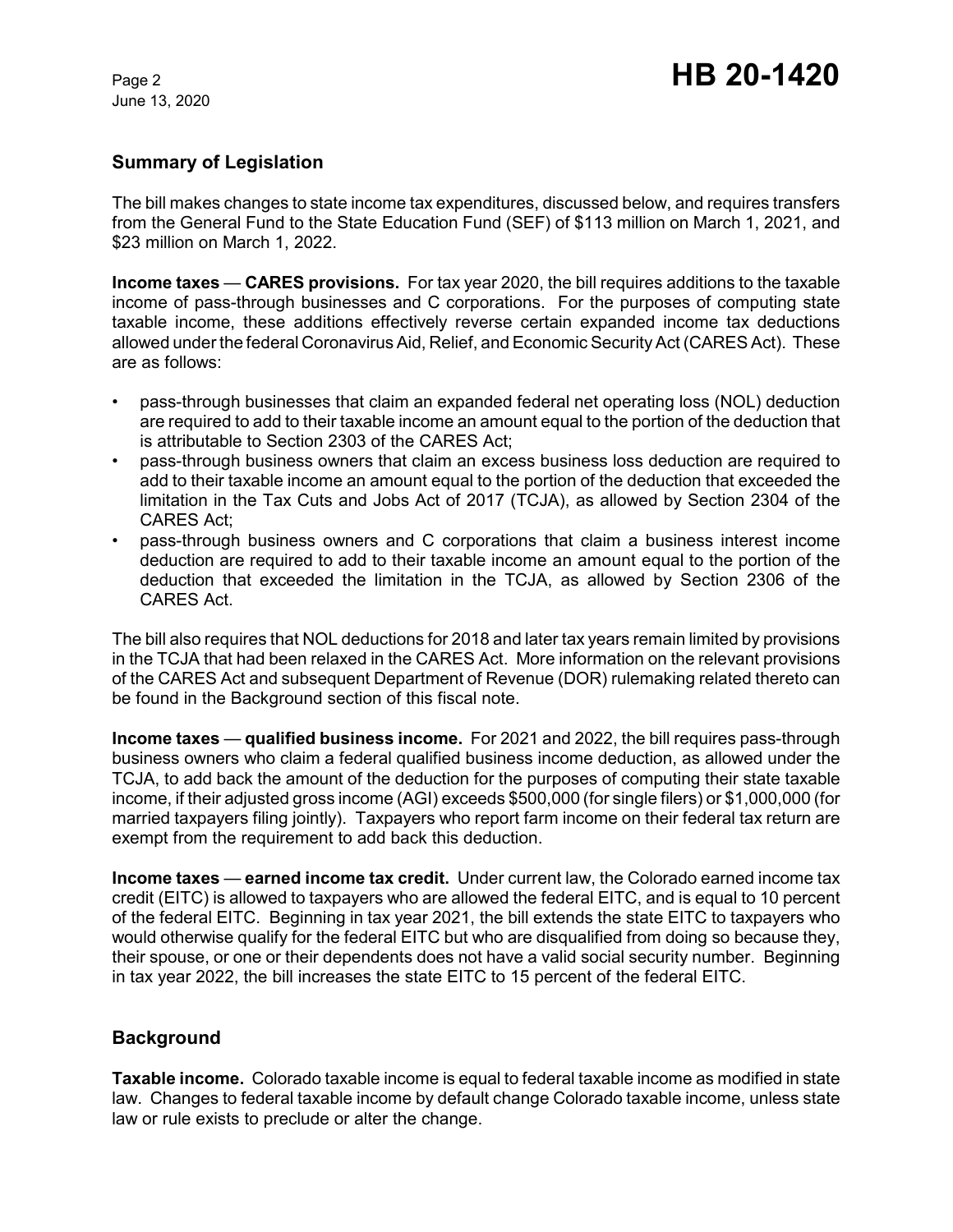**CARES Act.** The federal CARES Act became law on March 27, 2020. Among other provisions, the CARES Act made the following tax policy changes that are addressed in this bill:

- Section 2303 of the CARES Act allows NOLs arising in 2018 through 2020 to be carried back for up to five preceding tax years. Under preexisting federal law enacted in the TCJA, NOLs arising in 2018 and later years were restricted such that they could limit pre-NOL taxable income by up to 80 percent, rather than by up to 100 percent for NOLs arising in 2017 and earlier years. Section 2303 of the CARES Act delays implementation of the 80 percent limitation until 2021, allowing NOLs that arise in tax years 2018 through 2020 to be applied to reduce taxable income by up to 100 percent in those years. Finally, Section 2303 changes the base amount from which 80 percent is calculated, by allowing NOLs to reduce taxable income calculated before a taxpayer's NOL, qualified business income, and foreign-derived income deductions by up to 80 percent.
- Beginning in 2018, preexisting federal law enacted in the TCJA limited the amount by which deductions of pass-through business losses could reduce a taxpayer's non-business income, with the business loss exceeding the limit declared an excess business loss to be applied as an NOL deduction in a later tax year. Section 2304 of the CARES Act delays the TCJA excess business loss limitation until 2021, allowing deductions of unlimited business losses for tax years 2018 through 2020.
- Beginning in 2018, preexisting federal law enacted in the TCJA limited deductible business interest income to 30 percent, rather than the 50 percent limit that had applied for 2017 and earlier years. Section 2306 of the CARES Act delays the 30 percent limitation until 2021, allowing a 50 percent deduction for tax years 2018 through 2020.

The CARES Act provisions together reduce federal taxable income for tax years 2018 through 2020, allowing taxpayers who have already filed returns for 2018 and 2019 to file amended returns and claim income tax refunds for these years. For 2021 and future tax years, Section 2303 of the CARES Act reduces federal taxable income for taxpayers who are able to claim a larger NOL deduction as a result of modifications to the 80 percent limitation.

**DOR emergency rules.** On June 2, 2020, DOR adopted two emergency rules that together define "internal revenue code", for the purpose of determining federal taxable income, which is used to determine Colorado taxable income. Under the emergency rules, "internal revenue code" is defined to exclude federal statutory changes enacted after the end of a tax year. Pursuant to this change, DOR is expected to disallow amended returns filed to reduce taxable income for tax years 2018 and 2019 under the CARES Act. Accordingly, under current law and rule, the above provisions of the CARES Act are not expected to decrease state revenue for tax years 2018 or 2019.

**Qualified business income deduction.** The TCJA allows a federal income tax deduction for qualified business income for tax years 2018 through 2025. Taxpayers who earn income from ownership of some sole proprietorships, partnerships, limited liability corporations treated as sole proprietorships or partnerships for tax purposes, and S corporations ("pass-through businesses") are able to deduct 20 percent of such income when calculating their federal taxable income. For taxpayers whose income exceeds an inflation-adjusted threshold in federal law, additional limitations apply concerning the nature of the business and the amount it pays in wages. For tax year 2020, the threshold is \$163,300 for single filers or \$326,600 for joint filers.

**Federal and state earned income tax credits.** The federal EITC is available for taxpayers with earned income, such as income from wages or salaries, disability benefits received prior to the minimum retirement age, and some business income, whose earned income and AGI both fall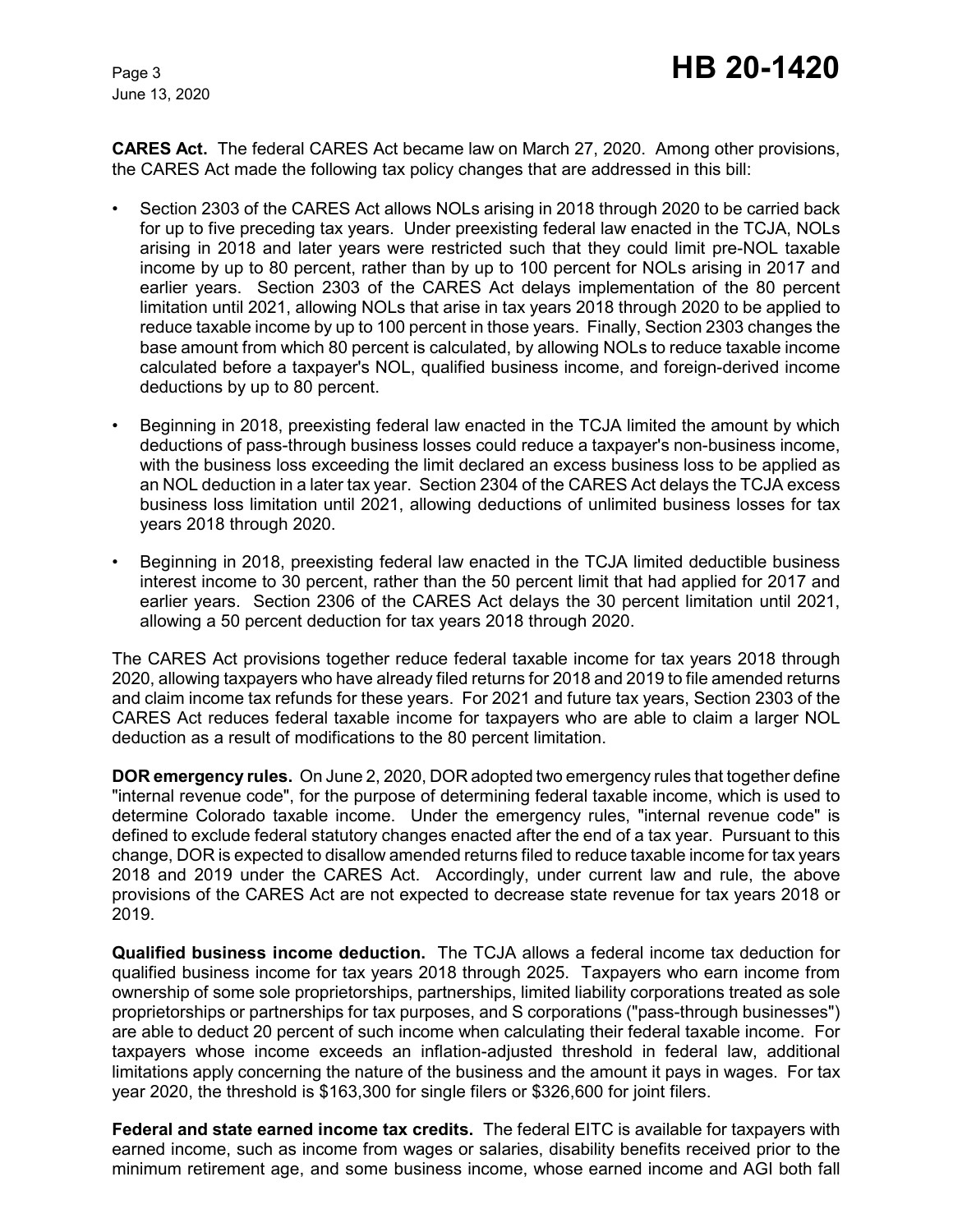below thresholds set in federal law. Thresholds depend on a taxpayer's filing status and number of qualifying children. For example, for 2020, a taxpayer filing singly or as a head of household is able to claim the credit if their income falls below \$15,820 with no children, \$41,756 with one child, \$47,440 with two children, or \$50,954 with three or more children. Benefits likewise depend on a taxpayer's AGI, filing status, and number of qualifying children. For 2020, the maximum credit amount ranges from \$538 for taxpayers with no children to \$6,660 for taxpayers with three or more children. A taxpayer and the spouse and/or dependents listed on their tax return must have a valid social security number in order to claim the federal EITC.

Under current law, Colorado taxpayers are able to claim a refundable state EITC equal to 10 percent of their federal EITC. A Colorado taxpayer must qualify for the federal EITC in order to claim the state EITC, meaning that they must also have a valid social security number.

## **Assumptions**

**Current law.** This fiscal note presents the fiscal impact of the bill relative to current law. For the purposes of this fiscal note, current law includes the emergency rules adopted by DOR governing the state's administration of expanded federal income tax deductions in the CARES Act. To the extent that the bill changes statute to match DOR's administration of the CARES Act, it is treated as a codification of current practice with no new discrete fiscal impact.

**Economic forecast.** All revenue estimates assume future economic activity consistent with the May 2020 Legislative Council Staff forecast update.

### **State Revenue**

The bill is expected to increase General Fund revenue by \$94.1 million in FY 2020-21 and \$32.0 million in FY 2021-22, and to decrease General Fund revenue by \$34.3 million in FY 2022-23 and \$58.0 million in FY 2023-24 and subsequent years. Revenue impacts are presented in Table 2 and discussed below. The bill affects income tax revenue, which is subject to TABOR.

|                                  | FY 2020-21**     | FY 2021-22        | FY 2022-23                | FY 2022-23                |
|----------------------------------|------------------|-------------------|---------------------------|---------------------------|
| <b>Income Tax Provisions</b>     |                  |                   |                           |                           |
| CARES Section 2303               | \$5.0 million    | $***$             | ***                       | ***                       |
| CARES Section 2304               | \$72.8 million   | \$17.7 million    | \$0                       | \$0                       |
| CARES Section 2306               | \$2.0 million    | \$5.4 million     | \$0                       | \$0                       |
| <b>Qualified Business Income</b> | \$19.5 million   | \$43.2 million    | \$23.7 million            | \$0                       |
| EITC - Expanded Eligibility      | $($5.2$ million) | $($13.1$ million) | $($15.7 \text{ million})$ | $($15.7 \text{ million})$ |
| EITC - Additional Credit         |                  | (\$21.1 million)  | (\$42.3 million)          | $($42.3$ million)         |
| Total                            | \$94.1 million   | \$32.0 million    | (\$34.3 million)          | (\$58.0 million)          |

**Table 2 Revenue Impacts through FY 2022-22 Under HB 20-1420**\*

*\* Totals may not sum due to rounding.*

*\*\* Values shown for FY 2020-21 include impacts of the bill's CARES-related provisions that may arise in FY 2019-20 on an accrual accounting basis depending on executive branch accrual accounting. Any FY 2019-20 impacts are assumed to affect the beginning General Fund balance for FY 2020-21.*

*\*\*\* Indeterminate revenue increase, see discussion below.*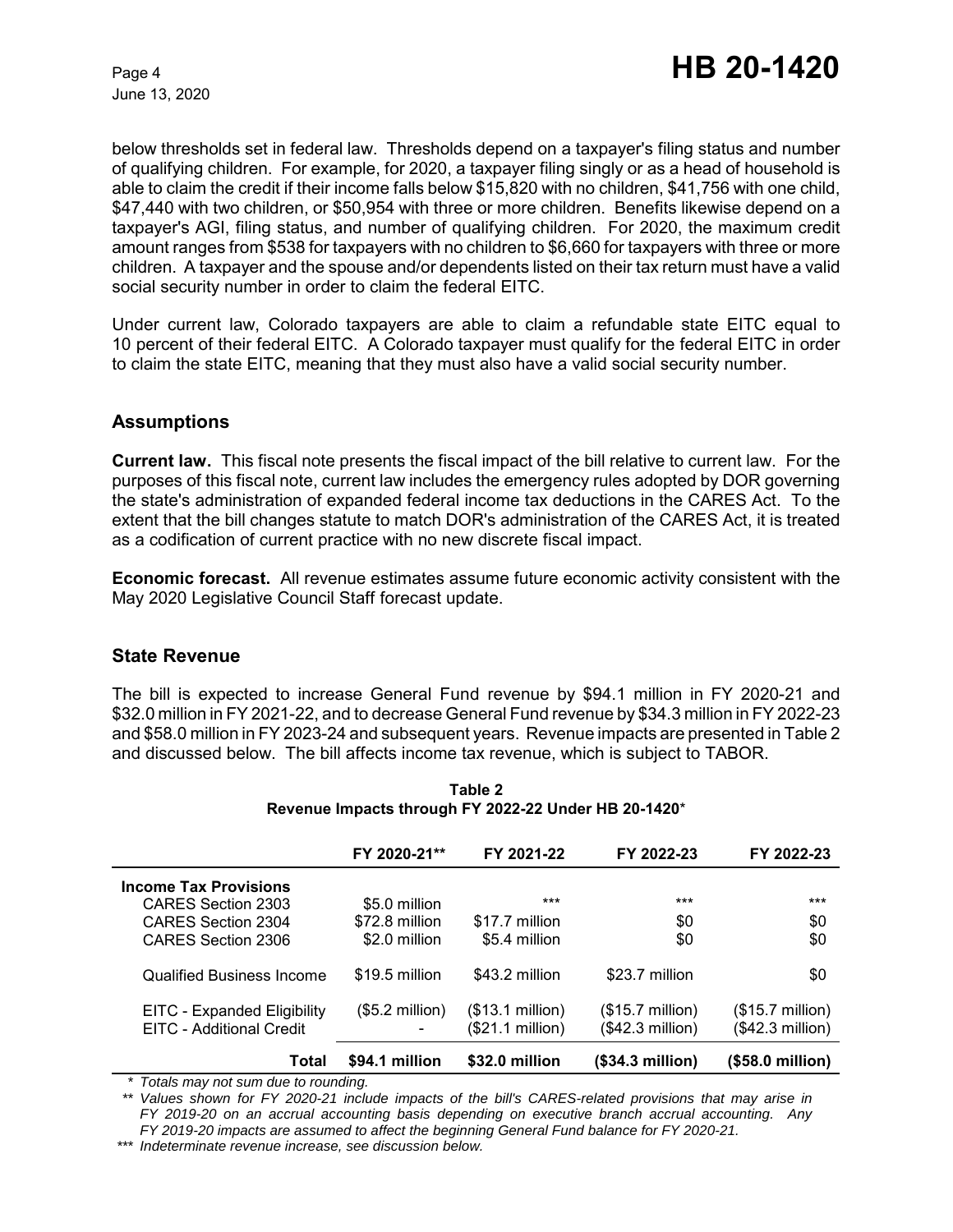**CARES provisions.** Table 2 presents expected revenue increases from provisions in the bill that reverse revenue decreases that would otherwise be expected for tax year 2020 under the CARES Act. Relative to the estimates shown in Table 2, the May 2020 LCS forecast assumed larger decreases especially in relation to CARES Section 2303, concerning NOLs, and CARES Section 2306, concerning business interest income deductions. However, because the revenue decreases expected under these sections of the CARES Act were mostly attributable to retroactive modifications to taxable income for 2018 and 2019, they are assumed to be reversed pursuant to DOR emergency rules adopted on June 2, 2020, and are mostly excluded from this fiscal note.

For tax year 2021 and subsequent years, the bill increases state revenue because it reverses a provision in CARES Section 2303 that had relaxed the limitation on NOL deductions. Specifically, the CARES Act allows taxpayers to use an NOL carried forward from an earlier tax year to reduce taxable income by up to 80 percent of taxable income calculated before application of the NOL deduction, the qualified business income deduction, and the foreign-derived income deduction. This bill reverses the exclusion of the latter two deductions from this calculation, allowing taxpayers to reduce taxable income only by up to 80 percent of taxable income calculated before application of the NOL deduction. For taxpayers who take the qualified business income deduction and/or the foreign-derived income deduction, and who carry forward sufficiently large NOLs to reduce taxable income by more than 80 percent, the provision in this bill will increase revenue. Data and information are not currently available to calculate this impact, as the qualified business income deduction was first allowed in 2018 and no taxpayer-level information concerning the deduction has yet been shared by the federal government with the state government. The provision is assessed as causing an indeterminate ongoing revenue increase relative to what would otherwise have been expected under the CARES Act and may be updated as additional information becomes available.

**Qualified business income deduction.** Table 2 presents the revenue increase expected to result from the requirement that certain taxpayers add back their federal qualified business income deduction when calculating their Colorado taxable income for tax years 2021 and 2022. The revenue increases for FY 2020-21 and FY 2022-23 represent half-year impacts for tax years 2021 and 2022, respectively, on an accrual accounting basis. The bill requires the add back for taxpayers whose adjusted gross income exceeds \$500,000 (for single filers) or \$1,000,000 (for joint filers). Estimates are based on limited national level data for actual deductions claimed for tax year 2018.

**Earned income tax credit.** Table 2 presents revenue reductions expected to result from extending the state EITC to taxpayers without valid social security numbers beginning in tax year 2021 and from increasing the state EITC to 15 percent of the federal EITC beginning in tax year 2022. Estimates are based on state data for actual credits allowed for tax year 2017, as well as for state income tax filers using an individual taxpayer identification number (ITIN) in lieu of a social security number with incomes in the EITC eligibility range.

The estimates for FY 2020-21 and FY 2021-22 represent half-year impacts for the extension of the EITC to ITIN filers for tax year 2021 and for the expansion of the EITC to 15 percent of the federal credit for tax year 2022, respectively, on an accrual accounting basis. The impact of expanding the EITC to 15 percent of the federal EITC for filers without valid social security numbers is presented on the line labeled "Expanded Eligibility" in Table 2, and is not double counted on the line labeled "Additional Credit."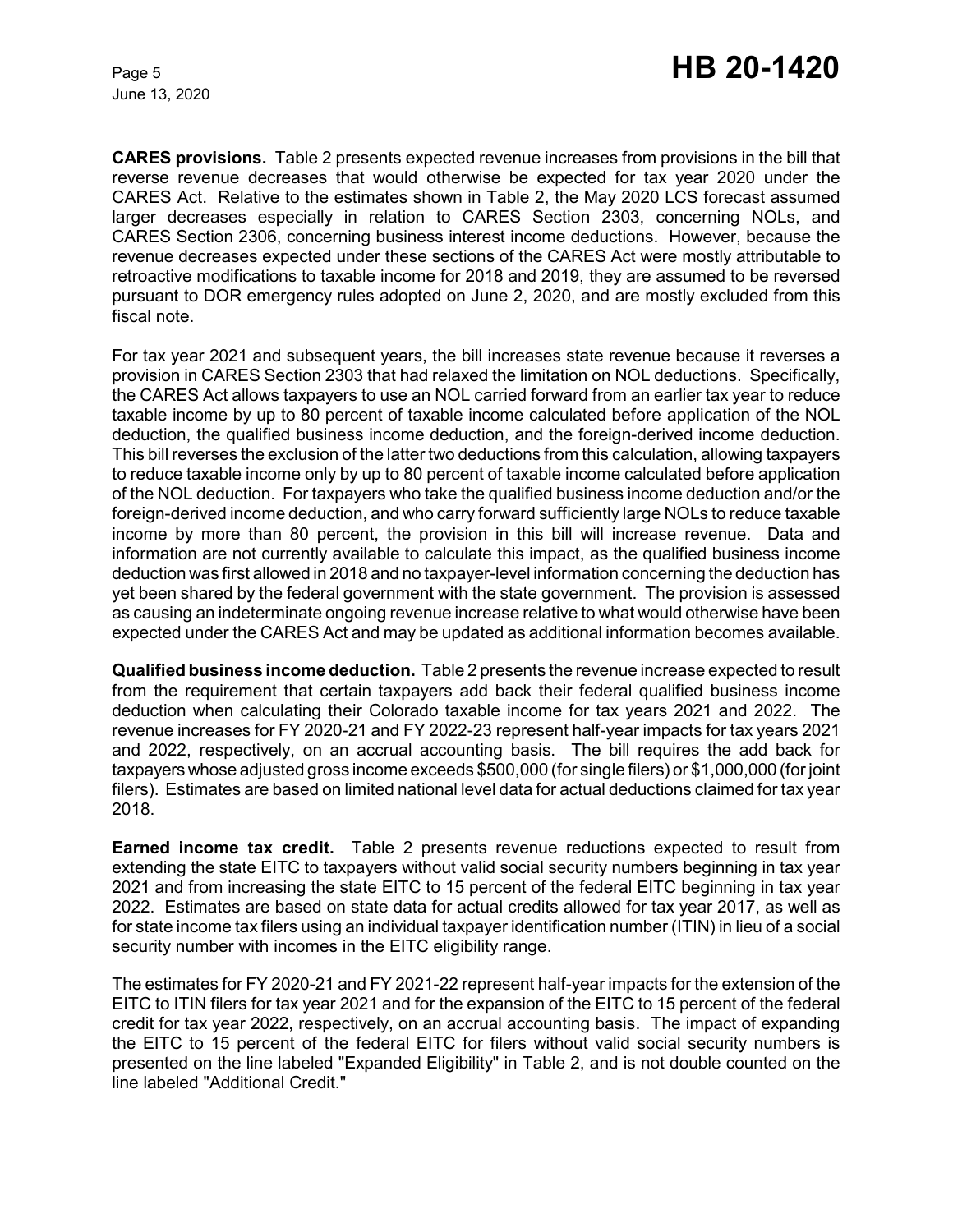# **State Transfers**

The bill transfers \$113 million from the General Fund to the SEF in FY 2020-21 and \$23 million from the General Fund to the SEF in FY 2021-22.

### **State Expenditures**

The bill is expected to increase General Fund expenditures by the amounts shown in Table 3 and discussed below.

|                                     | FY 2020-21 | FY 2021-22     | FY 2022-23     | FY 2023-24     |
|-------------------------------------|------------|----------------|----------------|----------------|
| <b>Department of Revenue</b>        |            |                |                |                |
| <b>Personal Services</b>            |            | \$424,441      | \$422,817      | \$422,817      |
| <b>Operating Expenses</b>           |            | \$12,555       | \$11,475       | \$11,475       |
| <b>Capital Outlay Costs</b>         |            | \$55,800       |                |                |
| <b>Computer Programming</b>         |            | \$46,575       |                | -              |
| <b>Computer and Related Testing</b> |            | \$52,716       | \$874          | \$874          |
| Data Reporting                      |            |                | \$4,608        | \$4,608        |
| Tax Form Changes                    |            | \$266          |                |                |
| <b>Centrally Appropriated Costs</b> |            | \$175,547      | \$175,401      | \$175,401      |
| <b>Total Cost</b>                   |            | \$767,900      | \$615,175      | \$615,175      |
| <b>Total FTE</b>                    |            | <b>8.5 FTE</b> | <b>8.5 FTE</b> | <b>8.5 FTE</b> |

#### **Table 3 Expenditures Under HB 20-1420**

**State Education Fund.** Revenue transferred to the SEF is assumed to be available for expenditure pursuant to future school finance acts. These expenditures are not identified in this fiscal note.

**Department of Revenue.** Expenditures for the department are expected to total \$0.8 million in FY 2021-22 and \$0.6 million in FY 2022-23 and FY 2023-24. Most expenditures are attributable to the addition of staff, including expenditures for personal services, operating expenses, capital outlay costs, and centrally appropriated costs.

DOR workload is expected to increase to process:

- additional EITC claims by taxpayers without valid social security numbers, requiring 6.1 FTE in FY 2021-22; and
- state income tax additions for federal qualified business income deductions, requiring 2.4 FTE in FY 2021-22.